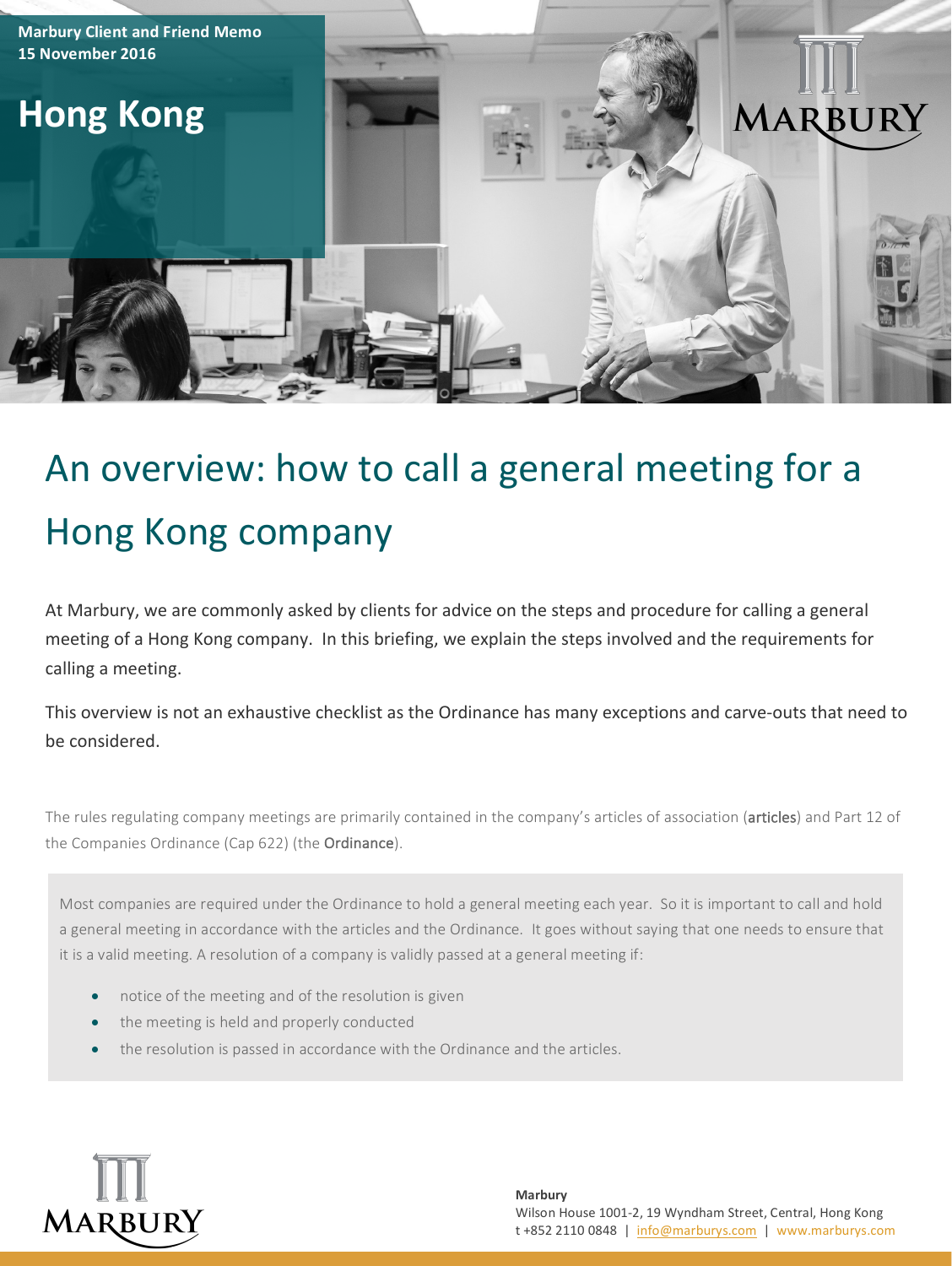## An overview: how to call a general meeting for a Hong Kong company

#### Requirement to hold an annual general meeting (AGM)

Generally, an existing company must, in respect of each financial year of the company, hold a general meeting as its AGM within the following period (in addition to any other meetings held during the period):

- (a) in the case of a private company or a company limited by guarantee, 9 months after the end of its accounting reference period; and
- (b) in the case of any other company, 6 months after the end of its accounting reference period.

However, a company is not required to hold an AGM under the following circumstances:

- (a) if it is a dormant company
- (b) if a written resolution *in lieu* of the AGM is passed
- (c) if it is a single member company
- (d) if all members pass a resolution to dispense with the holding of an AGM and the resolution is filed with the Companies Registry within 15 days after it has been passed.

#### Who can call a general meeting?

Meetings are generally called by a company's directors. Companies, and accordingly the directors, are required by the Ordinance to call an AGM, except of course where they meet one of the exemptions set out above.

Meetings are called in a few ways, including:

- (a) members of the company representing at least 5% of the total voting rights of all the members may request that the directors call a general meeting. The directors must then call a general meeting within 21 days. A meeting called in this way must be held on a date not more than 28 days after the date of the notice convening the meeting
- (b) where the directors do not call a meeting or do not follow the requirements of the Ordinance in calling a meeting, then members, representing more than half of the total voting rights of all of them, may themselves call a general meeting. A meeting called this way must called for a date not more than 3 months after the date on which the directors become subject to the requirement to call a general meeting
- (c) if, for whatever reason, the directors of a company do not call a meeting because, for example, it does not have any directors or does not have sufficient directors capable of acting to form a quorum, then, any director (or any two or more members of the company representing at least 10% of the total voting rights of all the members having a right to attend and vote at a general meeting) may call a general meeting in the same manner, or as near as possible, as that in which general meetings may be called by the directors of the company.

#### Notice of Meetings

Notice of a general meeting of a company must be given to every member, every director, and every auditor and must be given in hard copy or electronic form, by making the notice available on a website, or partly by one of those means and partly by another.

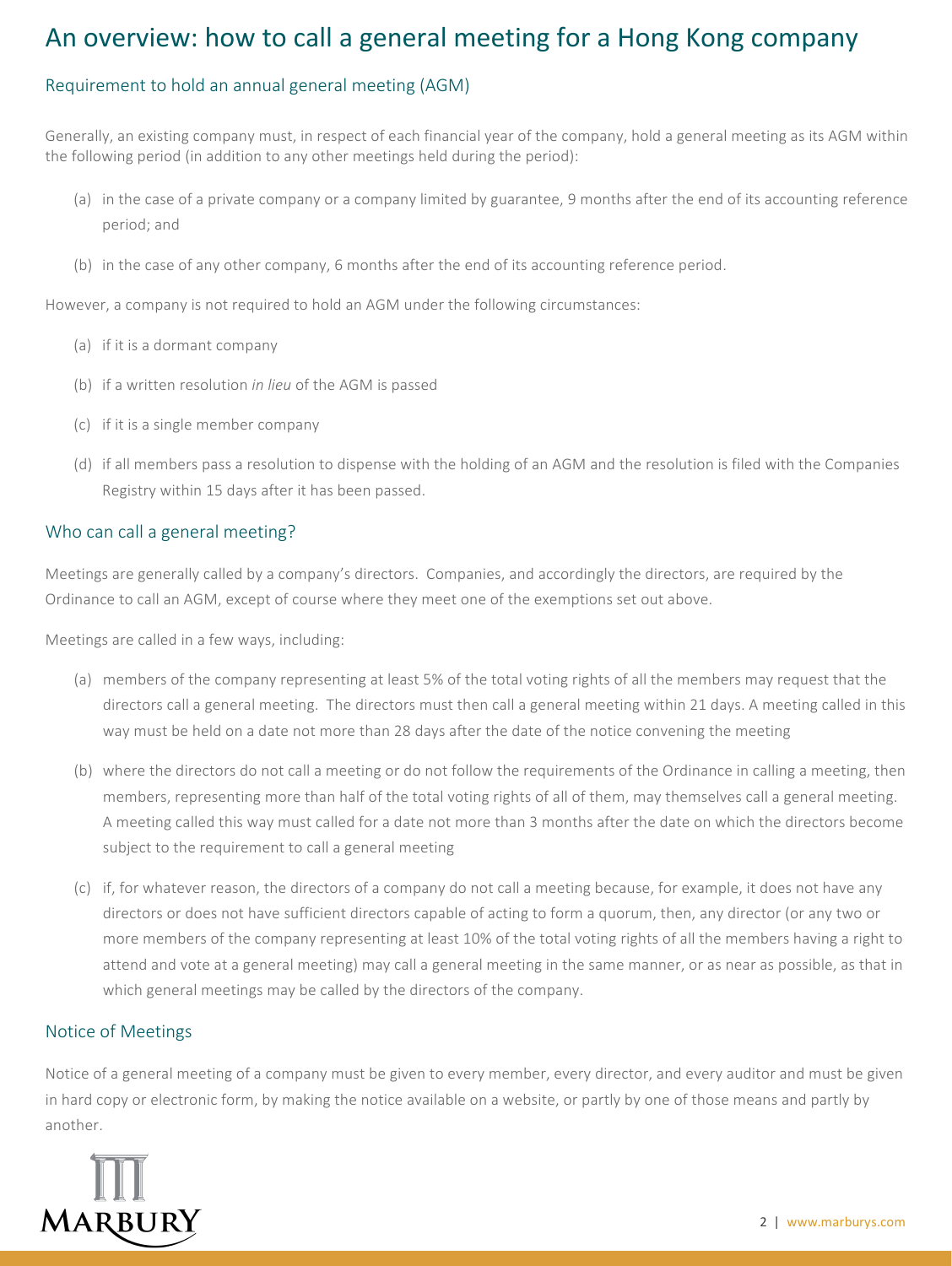## An overview: how to call a general meeting for a Hong Kong company

Subject to a company's articles, generally, the following notice periods apply when calling a general meeting:

- (a) for an AGM, at least 21 clear days
- (b) in any other case, at least 14 clear days for a limited company and at least 7 clear days for an unlimited company
- (c) if special notice is required to be given of a resolution, the resolution is not effective unless notice of the intention to move it has been given to the company at least 28 clear days before the meeting at which it is moved. The company must, if practicable, give its members notice of the resolution at the same time and in the same manner as it gives notice of the meeting.

It should be noted that a general meeting is deemed to be valid, despite the fact that it is called by a shorter notice period than that provided above, if:

- (a) in the case of an AGM, it is so agreed by all members entitled to attend and vote at the meeting, and
- (b) in any other case, it is so agreed by a majority in number of the members having the right to attend and vote at the meeting, being a majority together representing at least 95% of the total voting rights at the meeting of all members.

#### What must a Notice of Meeting contain?

The notice of general meeting must contain the following information:

- (a) the date and time of the meeting
- (b) the place of the meeting
- (c) the general nature of the business to be dealt with at the meeting
- (d) if calling an AGM, a statement that the meeting is an AGM
- (e) where a resolution is intended to be moved at the meeting -
	- (i) notice of the resolution, and
	- (ii) (where the company is not a wholly-owned subsidiary) inclusion of a statement containing details, if any, that is reasonably necessary to show the purpose of the resolution.

Subject to the articles, a notice must also contain a statement specifying a member's right to appoint a proxy. But a failure to include such a statement (a proxy notice) does not invalidate the notice.

#### Where should general meetings be held?

There is no requirement that a general meeting be held in Hong Kong. Location, including an address, is specified in the Notice of Meeting. The company may, if it so chooses, hold a general meeting at two or more places using any technology that enables the members of the company who are not together at the same place to listen, speak and vote at the meeting.